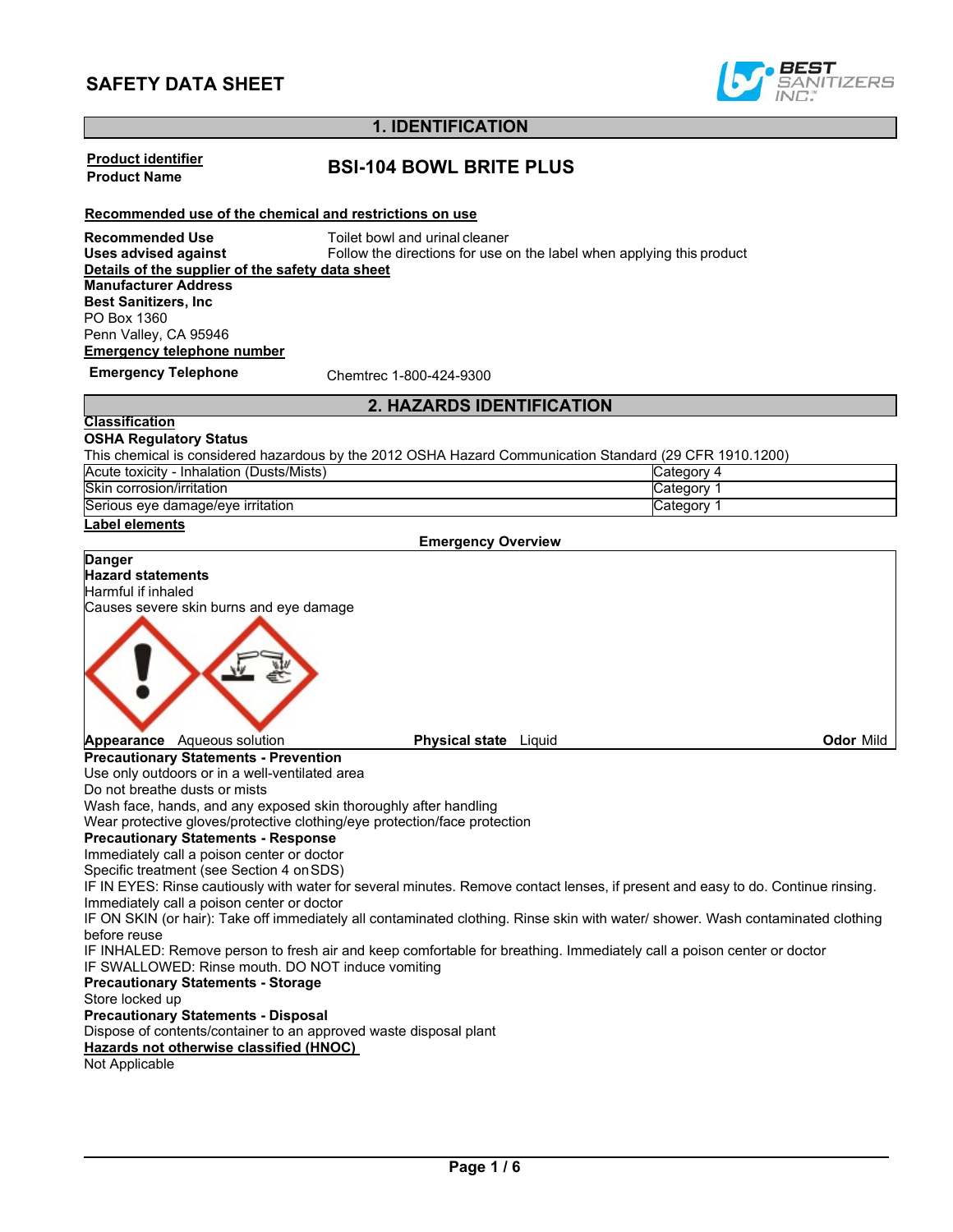| <b>Other Information</b><br>• Toxic to aquatic life with long lasting effects                                         |                                         |                                                                                           |                                                                                                                                         |  |  |  |  |  |  |
|-----------------------------------------------------------------------------------------------------------------------|-----------------------------------------|-------------------------------------------------------------------------------------------|-----------------------------------------------------------------------------------------------------------------------------------------|--|--|--|--|--|--|
|                                                                                                                       |                                         |                                                                                           |                                                                                                                                         |  |  |  |  |  |  |
| 3. COMPOSITION/INFORMATION ON INGREDIENTS<br><b>CAS No.</b>                                                           |                                         |                                                                                           |                                                                                                                                         |  |  |  |  |  |  |
| <b>Chemical Name</b>                                                                                                  |                                         |                                                                                           | weight-%                                                                                                                                |  |  |  |  |  |  |
| Water                                                                                                                 |                                         | 7732-18-5                                                                                 | 78-82                                                                                                                                   |  |  |  |  |  |  |
| Phosphoric acid                                                                                                       |                                         | 7664-38-2                                                                                 | 13-17                                                                                                                                   |  |  |  |  |  |  |
| <b>Trade Secret 1</b>                                                                                                 |                                         | Proprietary                                                                               | $1 - 3$                                                                                                                                 |  |  |  |  |  |  |
| <b>Trade Secret 2</b>                                                                                                 |                                         | Proprietary                                                                               | < 1                                                                                                                                     |  |  |  |  |  |  |
| Trade Secret 3                                                                                                        |                                         | Proprietary                                                                               | < 1                                                                                                                                     |  |  |  |  |  |  |
| < 0.5<br>Trade Secret 4<br>Proprietary                                                                                |                                         |                                                                                           |                                                                                                                                         |  |  |  |  |  |  |
| Trade Secret 5                                                                                                        |                                         | Proprietary                                                                               | < 0.5                                                                                                                                   |  |  |  |  |  |  |
| <b>Ethyl Alcohol</b>                                                                                                  |                                         | $64 - 17 - 5$                                                                             | ${}_{0.5}$                                                                                                                              |  |  |  |  |  |  |
|                                                                                                                       |                                         | *The exact percentage (concentration) of composition has been withheld as a trade secret. |                                                                                                                                         |  |  |  |  |  |  |
|                                                                                                                       |                                         | <b>4. FIRST AID MEASURES</b>                                                              |                                                                                                                                         |  |  |  |  |  |  |
| First aid measures                                                                                                    |                                         |                                                                                           |                                                                                                                                         |  |  |  |  |  |  |
| Eye contact                                                                                                           |                                         |                                                                                           | Hold eye open and rinse slowly and gently with water for 15-20 minutes. Remove contact lenses if                                        |  |  |  |  |  |  |
|                                                                                                                       |                                         |                                                                                           | present, after first 5 minutes, then continue rinsing eye. Seek immediate medical attention/advice.                                     |  |  |  |  |  |  |
| <b>Skin contact</b>                                                                                                   |                                         |                                                                                           | Wash off immediately with soap and plenty of water while removing all contaminated clothes and                                          |  |  |  |  |  |  |
|                                                                                                                       |                                         |                                                                                           | shoes. Wash contaminated clothing and shoes before reuse. For severe burns, immediate medical                                           |  |  |  |  |  |  |
|                                                                                                                       | attention is required.                  |                                                                                           |                                                                                                                                         |  |  |  |  |  |  |
| <b>Inhalation</b>                                                                                                     |                                         |                                                                                           | Remove to fresh air. Administer oxygen if breathing is difficult. Call a physician immediately.                                         |  |  |  |  |  |  |
| Ingestion                                                                                                             |                                         |                                                                                           | Do NOT induce vomiting. Drink plenty of water. Never give anything by mouth to an unconscious                                           |  |  |  |  |  |  |
| Most important symptoms and effects, both acute and delayed                                                           | person. Call a physician immediately.   |                                                                                           |                                                                                                                                         |  |  |  |  |  |  |
| <b>Symptoms</b>                                                                                                       | See Section 11 for symptom information. |                                                                                           |                                                                                                                                         |  |  |  |  |  |  |
| <u>Indication of any immediate medical attention and special treatment needed</u>                                     |                                         |                                                                                           |                                                                                                                                         |  |  |  |  |  |  |
| Note to physicians                                                                                                    | Treat symptomatically.                  |                                                                                           |                                                                                                                                         |  |  |  |  |  |  |
|                                                                                                                       |                                         | <b>5. FIRE-FIGHTING MEASURES</b>                                                          |                                                                                                                                         |  |  |  |  |  |  |
|                                                                                                                       |                                         |                                                                                           |                                                                                                                                         |  |  |  |  |  |  |
| Suitable extinguishing media<br>Dry chemical. Water spray (fog). Carbon dioxide (CO2). Foam.                          |                                         |                                                                                           |                                                                                                                                         |  |  |  |  |  |  |
| Unsuitable extinguishing media                                                                                        |                                         | No information available.                                                                 |                                                                                                                                         |  |  |  |  |  |  |
| Specific hazards arising from the chemical                                                                            |                                         |                                                                                           |                                                                                                                                         |  |  |  |  |  |  |
| No information available.                                                                                             |                                         |                                                                                           |                                                                                                                                         |  |  |  |  |  |  |
| <b>Hazardous combustion products</b>                                                                                  |                                         | Carbon monoxide. Carbon dioxide (CO2). Phosphorus oxides.                                 |                                                                                                                                         |  |  |  |  |  |  |
| <b>Explosion data</b>                                                                                                 |                                         |                                                                                           |                                                                                                                                         |  |  |  |  |  |  |
| <b>Sensitivity to Mechanical Impact</b>                                                                               | None.                                   |                                                                                           |                                                                                                                                         |  |  |  |  |  |  |
| <b>Sensitivity to Static Discharge</b>                                                                                | None.                                   |                                                                                           |                                                                                                                                         |  |  |  |  |  |  |
| Protective equipment and precautions for firefighters                                                                 |                                         |                                                                                           |                                                                                                                                         |  |  |  |  |  |  |
| As in any fire, wear self-contained breathing apparatus pressure-demand, MSHA/NIOSH (approved or equivalent) and full |                                         |                                                                                           |                                                                                                                                         |  |  |  |  |  |  |
|                                                                                                                       |                                         |                                                                                           | protective gear. Cool containers with flooding quantities of water until well after fire is out. Non-combustible, substance itself does |  |  |  |  |  |  |
| not burn but may decompose upon heating to produce corrosive and/or toxic fumes.                                      |                                         |                                                                                           |                                                                                                                                         |  |  |  |  |  |  |
|                                                                                                                       |                                         | <b>6. ACCIDENTAL RELEASE MEASURES</b>                                                     |                                                                                                                                         |  |  |  |  |  |  |
| Personal precautions, protective equipment, and emergency procedures                                                  |                                         |                                                                                           |                                                                                                                                         |  |  |  |  |  |  |
| <b>Personal precautions</b>                                                                                           |                                         |                                                                                           | Use personal protection recommended in Section 8. Ensure adequate ventilation, especially                                               |  |  |  |  |  |  |
|                                                                                                                       | in confined areas.                      |                                                                                           |                                                                                                                                         |  |  |  |  |  |  |
| For emergency responders                                                                                              |                                         | Isolate area. Keep unnecessary personnel away.                                            |                                                                                                                                         |  |  |  |  |  |  |
| <b>Environmental precautions</b>                                                                                      |                                         |                                                                                           |                                                                                                                                         |  |  |  |  |  |  |
| <b>Environmental precautions</b>                                                                                      |                                         |                                                                                           | Prevent entry into waterways, sewers, basements, or confined areas. See Section 12 for                                                  |  |  |  |  |  |  |
|                                                                                                                       | additional ecological information.      |                                                                                           |                                                                                                                                         |  |  |  |  |  |  |
| Methods and material for containment and cleaning up                                                                  |                                         |                                                                                           |                                                                                                                                         |  |  |  |  |  |  |
| <b>Methods for containment</b>                                                                                        |                                         | Prevent further leakage or spillage if safe to do so. Contain and collect spillage with   |                                                                                                                                         |  |  |  |  |  |  |
|                                                                                                                       |                                         |                                                                                           | non-combustible absorbent material, (e.g., sand, earth, diatomaceous earth, vermiculite)                                                |  |  |  |  |  |  |
|                                                                                                                       |                                         |                                                                                           | and place in container for disposal according to local / national regulations (see Section 13).                                         |  |  |  |  |  |  |
| Methods for cleaning up                                                                                               |                                         |                                                                                           | Collect spillage. Soak up with inert absorbent material. Sweep up and shovel into suitable                                              |  |  |  |  |  |  |
| containers for disposal. Following product recovery, flush area with water.                                           |                                         |                                                                                           |                                                                                                                                         |  |  |  |  |  |  |
| 7. HANDLING AND STORAGE                                                                                               |                                         |                                                                                           |                                                                                                                                         |  |  |  |  |  |  |
| <b>Precautions for safe handling</b>                                                                                  |                                         |                                                                                           |                                                                                                                                         |  |  |  |  |  |  |
| Advice on safe handling                                                                                               |                                         |                                                                                           | Use personal protection recommended in Section 8. Avoid contact with skin, eyes, or clothing.                                           |  |  |  |  |  |  |
|                                                                                                                       |                                         |                                                                                           | Use only in well-ventilated areas. Avoid breathing vapors or mists. Wash thoroughly after                                               |  |  |  |  |  |  |
|                                                                                                                       |                                         | handling. Handle in accordance with good industrial hygiene and safety practice.          |                                                                                                                                         |  |  |  |  |  |  |
| Conditions for safe storage, including any incompatibilities                                                          |                                         |                                                                                           |                                                                                                                                         |  |  |  |  |  |  |
|                                                                                                                       |                                         |                                                                                           |                                                                                                                                         |  |  |  |  |  |  |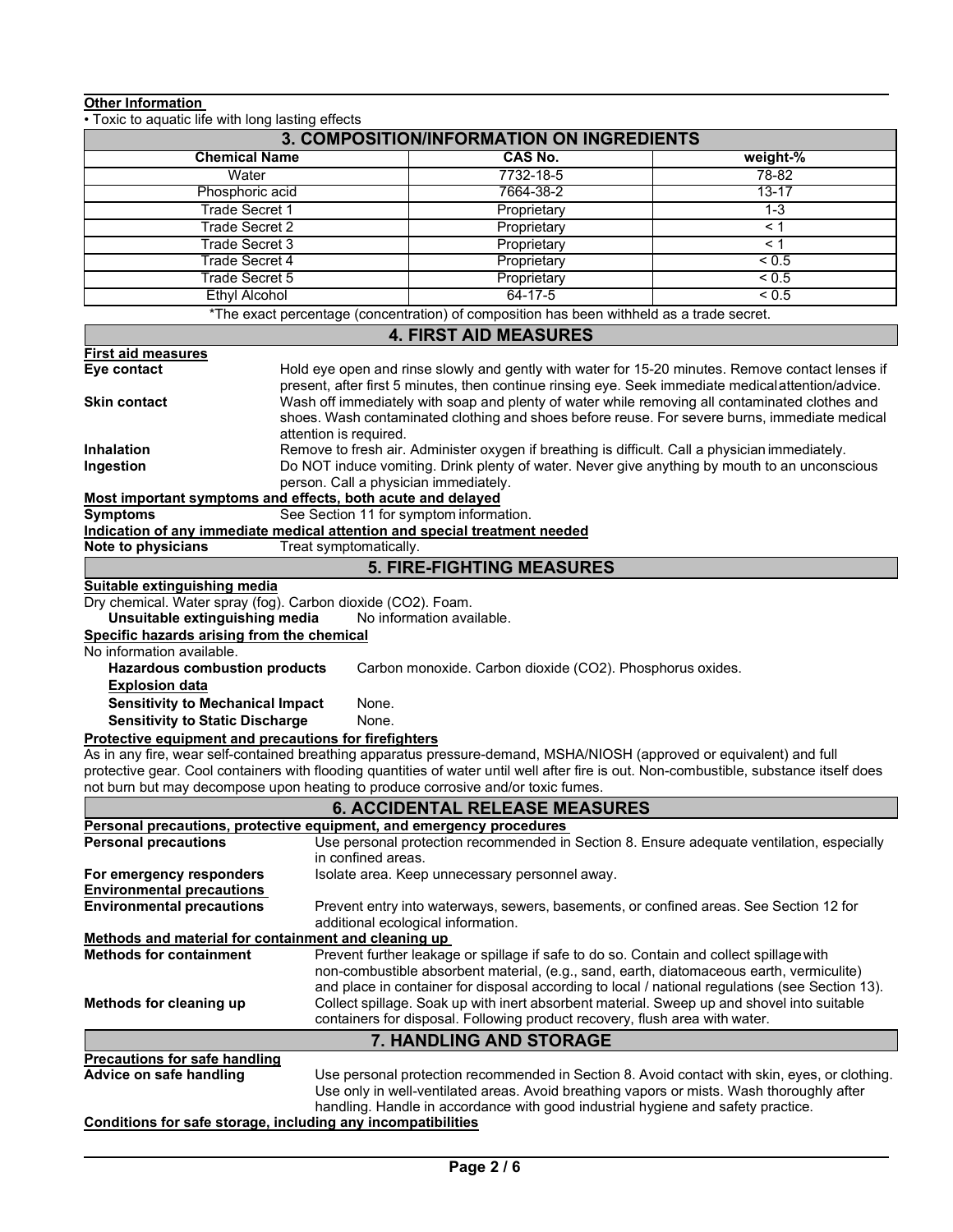**Storage Conditions** Keep containers tightly closed in a dry, cool, and well-ventilated place. Keep from freezing.<br>Incompatible materials Chlorinated compounds. Cyanides. Alkali. Certain soft metals. **Incompatible materials** Chlorinated compounds. Cyanides. Alkali. Certain soft metals.

### **8. EXPOSURE CONTROLS/PERSONAL PROTECTION**

| <b>Control parameters</b>                                             |                                                        |                                                                                                                    |                                                         |  |  |  |  |  |
|-----------------------------------------------------------------------|--------------------------------------------------------|--------------------------------------------------------------------------------------------------------------------|---------------------------------------------------------|--|--|--|--|--|
| <b>Exposure Guidelines</b>                                            |                                                        |                                                                                                                    |                                                         |  |  |  |  |  |
| <b>Chemical Name</b>                                                  | <b>ACGIH TLV</b>                                       | <b>OSHA PEL</b>                                                                                                    | <b>NIOSH IDLH</b>                                       |  |  |  |  |  |
| Phosphoric acid<br>7664-38-2                                          | STEL: $3 \text{ mg/m}^3$<br>TWA: 1 mg/ $m3$            | TWA: $1 \text{ mg/m}^3$<br>(vacated) STEL: 3 mg/m <sup>3</sup>                                                     | IDLH: 1000 mg/m <sup>3</sup><br>TWA: $1 \text{ mg/m}^3$ |  |  |  |  |  |
|                                                                       |                                                        |                                                                                                                    | STEL: $3 \text{ mg/m}^3$                                |  |  |  |  |  |
| <b>Ethyl Alcohol</b><br>64-17-5                                       | STEL: 1000 ppm                                         | TWA: 1000 ppm<br>TWA: 1900 mg/m <sup>3</sup>                                                                       | IDLH: 3300 ppm<br>TWA: 1000 ppm                         |  |  |  |  |  |
|                                                                       |                                                        |                                                                                                                    | TWA: 1900 mg/m <sup>3</sup>                             |  |  |  |  |  |
| <b>Appropriate engineering controls</b>                               |                                                        |                                                                                                                    |                                                         |  |  |  |  |  |
| <b>Engineering Controls</b>                                           | Showers, eyewash stations, ventilation system.         |                                                                                                                    |                                                         |  |  |  |  |  |
| Individual protection measures, such as personal protective equipment |                                                        |                                                                                                                    |                                                         |  |  |  |  |  |
| <b>Eye/face protection</b>                                            | Splash proof chemical goggles and face shield.         |                                                                                                                    |                                                         |  |  |  |  |  |
| Skin and body protection                                              |                                                        | Wear protective Neoprene™ gloves or rubber gloves. Normal work clothing (long sleeved                              |                                                         |  |  |  |  |  |
|                                                                       |                                                        | shirt and long pants) is recommended. Apron recommended.                                                           |                                                         |  |  |  |  |  |
| <b>Respiratory protection</b>                                         |                                                        | If exposure limits are exceeded or irritation is experienced, NIOSH/MSHA approved                                  |                                                         |  |  |  |  |  |
|                                                                       |                                                        | respiratory protection should be worn. Positive pressure supplied air respirators may be                           |                                                         |  |  |  |  |  |
|                                                                       |                                                        | required for high airborne contaminant concentrations. Respiratory protection must be                              |                                                         |  |  |  |  |  |
|                                                                       | provided in accordance with current local regulations. |                                                                                                                    |                                                         |  |  |  |  |  |
|                                                                       |                                                        | General Hygiene Considerations Wash face, hands, and any exposed skin thoroughly after handling. Wash contaminated |                                                         |  |  |  |  |  |
|                                                                       |                                                        | clothing and shoes before reuse. Do not eat, drink, or smoke when using this product.                              |                                                         |  |  |  |  |  |
|                                                                       |                                                        | 9. PHYSICAL AND CHEMICAL PROPERTIES                                                                                |                                                         |  |  |  |  |  |
| Information on basic physical and chemical properties                 |                                                        |                                                                                                                    |                                                         |  |  |  |  |  |
| <b>Physical state</b>                                                 | Liquid                                                 |                                                                                                                    |                                                         |  |  |  |  |  |
| Appearance                                                            | Aqueous solution                                       | Odor                                                                                                               | Mild                                                    |  |  |  |  |  |
| Color                                                                 | Clear, Colorless                                       | Odor threshold                                                                                                     | No information available                                |  |  |  |  |  |
| <b>Property</b>                                                       | Values                                                 | Remarks • Method                                                                                                   |                                                         |  |  |  |  |  |
| рH                                                                    |                                                        | $\overline{\pm 1}$ @ 21°C                                                                                          |                                                         |  |  |  |  |  |
| Melting point/freezing point                                          | $<$ -6.7 °C / < 20 °F                                  |                                                                                                                    |                                                         |  |  |  |  |  |
| Boiling point / boiling range                                         | No information available                               |                                                                                                                    |                                                         |  |  |  |  |  |
| <b>Flash point</b>                                                    | No information available                               |                                                                                                                    |                                                         |  |  |  |  |  |
| <b>Evaporation rate</b>                                               | No information available                               |                                                                                                                    |                                                         |  |  |  |  |  |
| Flammability (solid, gas)                                             | No information available                               |                                                                                                                    |                                                         |  |  |  |  |  |
| <b>Flammability Limit in Air</b>                                      |                                                        |                                                                                                                    |                                                         |  |  |  |  |  |
| <b>Upper flammability limit:</b>                                      | No information available                               |                                                                                                                    |                                                         |  |  |  |  |  |
| Lower flammability limit:                                             | No information available                               |                                                                                                                    |                                                         |  |  |  |  |  |
| Vapor pressure                                                        | No information available                               |                                                                                                                    |                                                         |  |  |  |  |  |
| <b>Vapor density</b>                                                  | No information available                               |                                                                                                                    |                                                         |  |  |  |  |  |
| <b>Specific Gravity</b>                                               | 1.1 $q/cc$                                             |                                                                                                                    |                                                         |  |  |  |  |  |
| <b>Water solubility</b>                                               | Completely soluble                                     |                                                                                                                    |                                                         |  |  |  |  |  |
| Solubility in other solvents                                          | No information available                               |                                                                                                                    |                                                         |  |  |  |  |  |
| <b>Partition coefficient</b>                                          | No information available                               |                                                                                                                    |                                                         |  |  |  |  |  |
| <b>Autoignition temperature</b>                                       | No information available                               |                                                                                                                    |                                                         |  |  |  |  |  |
| Decomposition temperature                                             | No information available                               |                                                                                                                    |                                                         |  |  |  |  |  |
| <b>Kinematic viscosity</b>                                            | No information available                               |                                                                                                                    |                                                         |  |  |  |  |  |
| <b>Dynamic viscosity</b>                                              | No information available                               |                                                                                                                    |                                                         |  |  |  |  |  |
| <b>Explosive properties</b>                                           | No information available                               |                                                                                                                    |                                                         |  |  |  |  |  |
| <b>Oxidizing properties</b>                                           | No information available                               |                                                                                                                    |                                                         |  |  |  |  |  |
| VOC Content (%)                                                       | 0.36% (0.033 lbs/gal)                                  |                                                                                                                    |                                                         |  |  |  |  |  |
| <b>10. STABILITY AND REACTIVITY</b>                                   |                                                        |                                                                                                                    |                                                         |  |  |  |  |  |
| للافاء واللقو                                                         |                                                        |                                                                                                                    |                                                         |  |  |  |  |  |

**Reactivity** 

No data available **Chemical stability** Stable under recommended storage conditions. **Possibility of Hazardous Reactions** None under normal processing. **Conditions to avoid** None known. **Incompatible materials**

Chlorinated compounds. Cyanides. Alkali. Certain soft metals.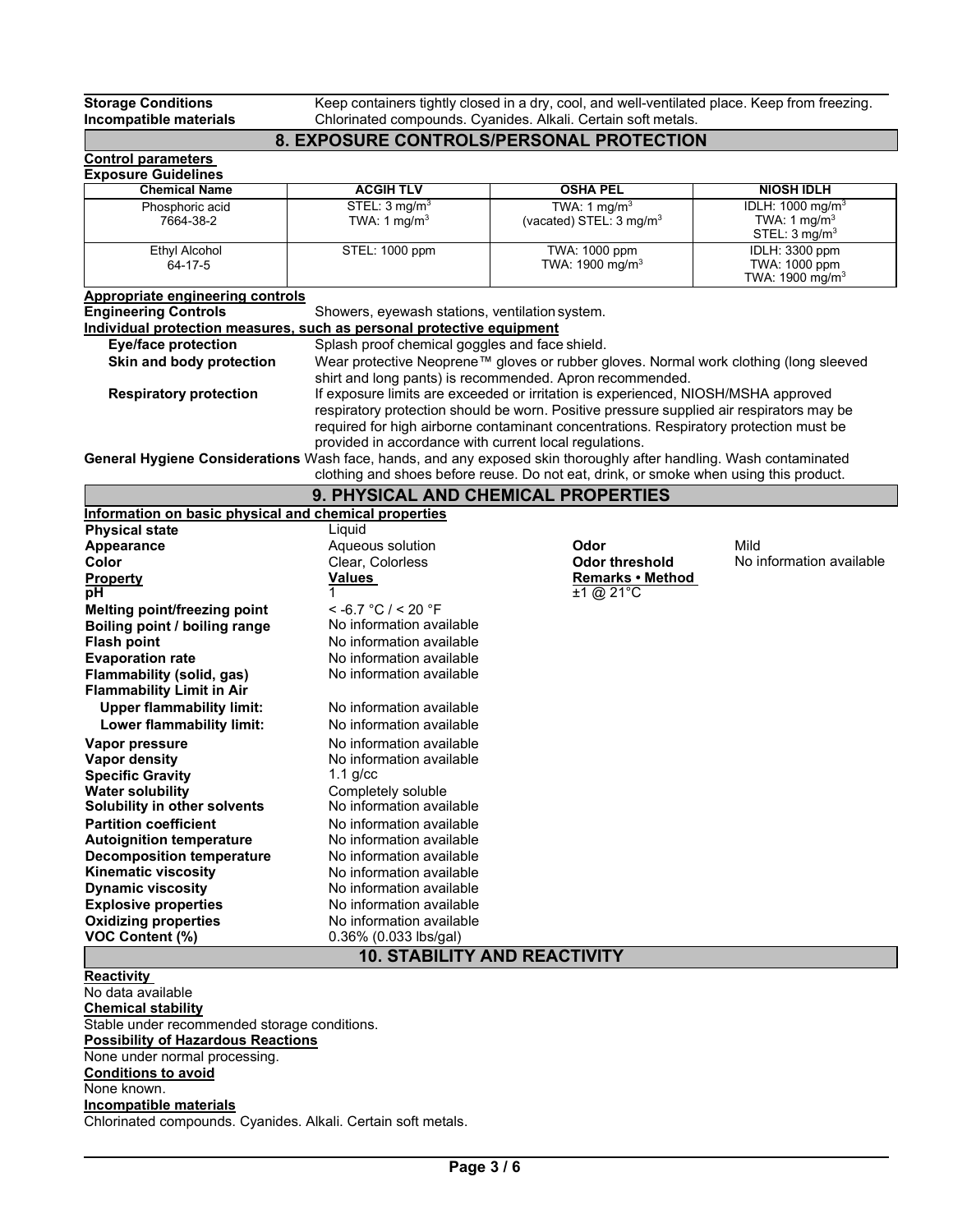**Hazardous Decomposition Products**<br>Carbon monoxide. Carbon dioxide (CO2)

# **11. TOXICOLOGICAL INFORMATION**

٦

|                                                 |                                                                                                           |                                                                                          | <u>I I. TUAICULUGICAL INFURIMATIUN</u> |                |                              |                                                                                      |  |  |
|-------------------------------------------------|-----------------------------------------------------------------------------------------------------------|------------------------------------------------------------------------------------------|----------------------------------------|----------------|------------------------------|--------------------------------------------------------------------------------------|--|--|
| Information on likely routes of exposure        |                                                                                                           |                                                                                          |                                        |                |                              |                                                                                      |  |  |
| <b>Product Information</b>                      |                                                                                                           |                                                                                          |                                        |                |                              |                                                                                      |  |  |
| <b>Inhalation</b>                               | Inhalation of vapors in high concentration may cause irritation of respiratory system. Vapors             |                                                                                          |                                        |                |                              |                                                                                      |  |  |
|                                                 |                                                                                                           | may be irritating to eyes, nose, throat, and lungs.                                      |                                        |                |                              |                                                                                      |  |  |
| Eye contact                                     |                                                                                                           | Risk of serious damage to eyes. Corrosive to the eyes and may cause severe damage        |                                        |                |                              |                                                                                      |  |  |
|                                                 | including blindness.                                                                                      |                                                                                          |                                        |                |                              |                                                                                      |  |  |
| <b>Skin Contact</b>                             |                                                                                                           | Corrosive. Contact causes severe skin irritation and possible burns.                     |                                        |                |                              |                                                                                      |  |  |
| Ingestion                                       |                                                                                                           | Harmful if swallowed. Can burn mouth, throat, and stomach. Ingestion causes burns of the |                                        |                |                              |                                                                                      |  |  |
|                                                 |                                                                                                           |                                                                                          |                                        |                |                              |                                                                                      |  |  |
| <b>Chemical Name</b>                            |                                                                                                           | upper digestive and respiratory tracts.                                                  |                                        |                |                              |                                                                                      |  |  |
| Water                                           |                                                                                                           | Oral LD50<br><b>Dermal LD50</b><br><b>Inhalation LC50</b><br>$> 90$ mL/kg (Rat)          |                                        |                |                              |                                                                                      |  |  |
| 7732-18-5                                       |                                                                                                           |                                                                                          |                                        |                |                              |                                                                                      |  |  |
| Phosphoric acid                                 | $= 1530$ mg/kg (Rat)                                                                                      |                                                                                          | $= 2740$ mg/kg (Rabbit)                |                |                              | $> 850$ mg/m <sup>3</sup> (Rat) 1 h                                                  |  |  |
| 7664-38-2                                       |                                                                                                           |                                                                                          |                                        |                |                              |                                                                                      |  |  |
| Trade Secret 1                                  | $= 1400$ mg/kg (Rat)                                                                                      |                                                                                          | > 2 g/kg (Rabbit)                      |                |                              |                                                                                      |  |  |
|                                                 | = 1378 mg/kg (Rat)                                                                                        |                                                                                          |                                        |                |                              |                                                                                      |  |  |
| Trade Secret 2                                  | $= 426$ mg/kg (Rat)                                                                                       |                                                                                          |                                        |                |                              | $\overline{\phantom{a}}$                                                             |  |  |
| Trade Secret 3                                  | $= 238$ mg/kg                                                                                             |                                                                                          |                                        | $= 3342$ mg/kg |                              | $\overline{\phantom{a}}$                                                             |  |  |
| Trade Secret 4                                  | $= 238$ mg/kg                                                                                             |                                                                                          |                                        | $= 3342$ mg/kg |                              | $\overline{\phantom{a}}$                                                             |  |  |
| Trade Secret 5                                  | $= 84$ mg/kg (Rat)                                                                                        |                                                                                          | $=$ > 1000 mg/kg (Rat)                 |                |                              |                                                                                      |  |  |
|                                                 | $= 7060$ mg/kg (Rat)                                                                                      |                                                                                          |                                        |                |                              | $= 124.7$ mg/L (Rat) 4 h                                                             |  |  |
| <b>Ethyl Alcohol</b><br>64-17-5                 |                                                                                                           |                                                                                          |                                        |                |                              |                                                                                      |  |  |
|                                                 |                                                                                                           |                                                                                          |                                        |                |                              |                                                                                      |  |  |
| Information on toxicological effects            |                                                                                                           |                                                                                          |                                        |                |                              |                                                                                      |  |  |
| <b>Symptoms</b>                                 | No information available.                                                                                 |                                                                                          |                                        |                |                              |                                                                                      |  |  |
|                                                 | Delayed and immediate effects as well as chronic effects from short and long-term exposure                |                                                                                          |                                        |                |                              |                                                                                      |  |  |
| <b>Sensitization</b>                            | No information available.                                                                                 |                                                                                          |                                        |                |                              |                                                                                      |  |  |
| Germ cell mutagenicity                          | No information available.                                                                                 |                                                                                          |                                        |                |                              |                                                                                      |  |  |
| Carcinogenicity                                 |                                                                                                           |                                                                                          |                                        |                |                              | Ethanol has been shown to be carcinogenic in long-term studies only when consumed as |  |  |
|                                                 | alcoholic beverage.                                                                                       |                                                                                          |                                        |                |                              |                                                                                      |  |  |
| <b>Chemical Name</b>                            | <b>ACGIH</b>                                                                                              |                                                                                          | <b>IARC</b>                            |                | <b>NTP</b>                   | <b>OSHA</b>                                                                          |  |  |
| Ethyl Alcohol - 64-17-5                         | A <sub>3</sub>                                                                                            |                                                                                          |                                        |                | Known                        | X                                                                                    |  |  |
|                                                 | <b>ACGIH (American Conference of Governmental Industrial Hygienists)</b>                                  |                                                                                          |                                        |                |                              |                                                                                      |  |  |
| A3 - Animal Carcinogen                          |                                                                                                           |                                                                                          |                                        |                |                              |                                                                                      |  |  |
| <b>NTP (National Toxicology Program)</b>        |                                                                                                           |                                                                                          |                                        |                |                              |                                                                                      |  |  |
| Known - Known Carcinogen                        |                                                                                                           |                                                                                          |                                        |                |                              |                                                                                      |  |  |
|                                                 | OSHA (Occupational Safety and Health Administration of the US Department of Labor)                        |                                                                                          |                                        |                |                              |                                                                                      |  |  |
| $X$ - Present                                   |                                                                                                           |                                                                                          |                                        |                |                              |                                                                                      |  |  |
| <b>Reproductive toxicity</b>                    | No information available.                                                                                 |                                                                                          |                                        |                |                              |                                                                                      |  |  |
| <b>STOT - single exposure</b>                   | No information available.                                                                                 |                                                                                          |                                        |                |                              |                                                                                      |  |  |
| <b>STOT - repeated exposure</b>                 |                                                                                                           | No information available.                                                                |                                        |                |                              |                                                                                      |  |  |
| <b>Aspiration hazard</b>                        | No information available.                                                                                 |                                                                                          |                                        |                |                              |                                                                                      |  |  |
|                                                 | <b>Numerical measures of toxicity - Product Information</b>                                               |                                                                                          |                                        |                |                              |                                                                                      |  |  |
| <b>Unknown Acute Toxicity</b>                   | 0% of the mixture consists of ingredient(s) of unknown toxicity                                           |                                                                                          |                                        |                |                              |                                                                                      |  |  |
|                                                 | The following values are calculated based on chapter 3.1 of the GHS document.                             |                                                                                          |                                        |                |                              |                                                                                      |  |  |
| Oral LD50                                       | 10,200.00 m g /kg                                                                                         |                                                                                          |                                        |                |                              |                                                                                      |  |  |
|                                                 |                                                                                                           |                                                                                          |                                        |                |                              |                                                                                      |  |  |
| <b>Dermal LD50</b>                              | 15,448.00 m g /kg                                                                                         |                                                                                          |                                        |                |                              |                                                                                      |  |  |
| Mist                                            | $1.42$ mg/l                                                                                               |                                                                                          |                                        |                |                              |                                                                                      |  |  |
|                                                 |                                                                                                           |                                                                                          | <b>12. ECOLOGICAL INFORMATION</b>      |                |                              |                                                                                      |  |  |
| <b>Ecotoxicity</b>                              |                                                                                                           |                                                                                          |                                        |                |                              |                                                                                      |  |  |
| Toxic to aquatic life with long lasting effects |                                                                                                           |                                                                                          |                                        |                |                              |                                                                                      |  |  |
|                                                 | 2.002% of the mixture consists of components(s) of unknown hazards to the aquatic environment             |                                                                                          |                                        |                |                              |                                                                                      |  |  |
| <b>Chemical Name</b>                            |                                                                                                           |                                                                                          |                                        |                |                              |                                                                                      |  |  |
|                                                 | <b>Crustacea</b><br>Fish<br>3 - 3.5: 96 h Gambusia affinis mg/L LC50<br>4.6: 12 h Daphnia magna mg/L EC50 |                                                                                          |                                        |                |                              |                                                                                      |  |  |
| Phosphoric acid                                 |                                                                                                           |                                                                                          |                                        |                |                              |                                                                                      |  |  |
| 7664-38-2                                       | 13400 - 15100: 96 h Pimephales promelas mg/L LC50 flow-through                                            |                                                                                          |                                        |                |                              |                                                                                      |  |  |
| <b>Ethyl Alcohol</b>                            |                                                                                                           |                                                                                          |                                        |                |                              | 9268 - 14221: 48 h Daphnia magna mg/L LC50                                           |  |  |
| 64-17-5                                         | 12.0 - 16.0: 96 h Oncorhynchus mykiss mL/L LC50 static                                                    |                                                                                          |                                        |                |                              | 10800: 24 h Daphnia magna mg/L EC50<br>2: 48 h Daphnia magna mg/L EC50 Static        |  |  |
|                                                 | 100: 96 h Pimephales promelas mg/L LC50 static                                                            |                                                                                          |                                        |                |                              |                                                                                      |  |  |
| Persistence and degradability                   |                                                                                                           |                                                                                          |                                        |                |                              |                                                                                      |  |  |
| No information available.                       |                                                                                                           |                                                                                          |                                        |                |                              |                                                                                      |  |  |
| <b>Bioaccumulation</b>                          |                                                                                                           |                                                                                          |                                        |                |                              |                                                                                      |  |  |
|                                                 | <b>Chemical Name</b>                                                                                      |                                                                                          |                                        |                | <b>Partition coefficient</b> |                                                                                      |  |  |
|                                                 | Ethyl Alcohol - 64-17-5                                                                                   |                                                                                          |                                        |                | $-0.32$                      |                                                                                      |  |  |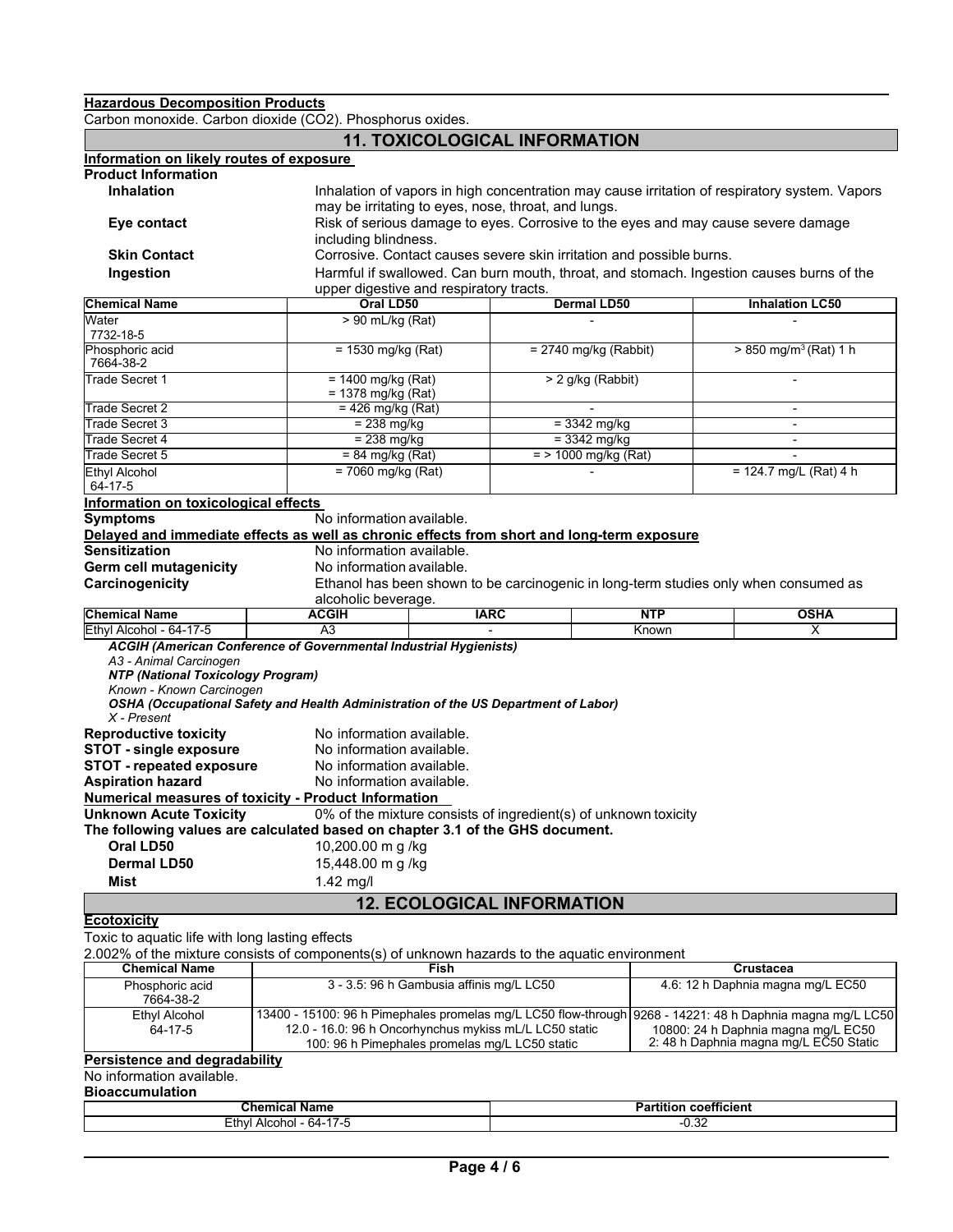| <b>Mobility</b>                                                                                                                                                                                       |                                                                                                                                                                           |                                       |                                    |                               |                                                      |  |                                                                                                      |  |  |
|-------------------------------------------------------------------------------------------------------------------------------------------------------------------------------------------------------|---------------------------------------------------------------------------------------------------------------------------------------------------------------------------|---------------------------------------|------------------------------------|-------------------------------|------------------------------------------------------|--|------------------------------------------------------------------------------------------------------|--|--|
| Soluble in water.<br><b>Other adverse effects</b>                                                                                                                                                     |                                                                                                                                                                           | No information available              |                                    |                               |                                                      |  |                                                                                                      |  |  |
|                                                                                                                                                                                                       |                                                                                                                                                                           |                                       | <b>13. DISPOSAL CONSIDERATIONS</b> |                               |                                                      |  |                                                                                                      |  |  |
| <b>Waste treatment methods</b>                                                                                                                                                                        |                                                                                                                                                                           |                                       |                                    |                               |                                                      |  |                                                                                                      |  |  |
| <b>Disposal of wastes</b>                                                                                                                                                                             |                                                                                                                                                                           |                                       |                                    |                               |                                                      |  | Disposal should be in accordance with applicable regional, national, and local laws and regulations. |  |  |
|                                                                                                                                                                                                       | <b>Contaminated packaging</b><br>Dispose of in accordance with federal, state, and local regulations.<br><b>California Hazardous Waste Status</b><br><b>Chemical Name</b> |                                       |                                    |                               |                                                      |  |                                                                                                      |  |  |
|                                                                                                                                                                                                       | Phosphoric acid - 7664-38-2<br>Corrosive                                                                                                                                  |                                       |                                    |                               |                                                      |  |                                                                                                      |  |  |
|                                                                                                                                                                                                       | Ethyl Alcohol - 64-17-5<br>Toxic<br>Ignitable                                                                                                                             |                                       |                                    |                               |                                                      |  |                                                                                                      |  |  |
|                                                                                                                                                                                                       |                                                                                                                                                                           |                                       | <b>14. TRANSPORT INFORMATION</b>   |                               |                                                      |  |                                                                                                      |  |  |
| <b>DOT</b>                                                                                                                                                                                            |                                                                                                                                                                           |                                       |                                    |                               |                                                      |  |                                                                                                      |  |  |
| UN/ID No.                                                                                                                                                                                             |                                                                                                                                                                           | 1760                                  |                                    |                               |                                                      |  |                                                                                                      |  |  |
| Proper shipping name                                                                                                                                                                                  |                                                                                                                                                                           |                                       |                                    |                               | Corrosive liquids, n.o.s. (contains phosphoric acid) |  |                                                                                                      |  |  |
| <b>Hazard Class</b>                                                                                                                                                                                   |                                                                                                                                                                           | 8                                     |                                    |                               |                                                      |  |                                                                                                      |  |  |
| <b>Packing Group</b>                                                                                                                                                                                  |                                                                                                                                                                           | III                                   |                                    |                               |                                                      |  |                                                                                                      |  |  |
| <b>Emergency Response Guide Number</b>                                                                                                                                                                |                                                                                                                                                                           | 154                                   |                                    |                               |                                                      |  |                                                                                                      |  |  |
|                                                                                                                                                                                                       |                                                                                                                                                                           |                                       | <b>15. REGULATORY INFORMATION</b>  |                               |                                                      |  |                                                                                                      |  |  |
| <b>International Inventories</b><br><b>TSCA</b>                                                                                                                                                       |                                                                                                                                                                           |                                       |                                    |                               |                                                      |  |                                                                                                      |  |  |
| <b>DSL/NDSL</b>                                                                                                                                                                                       |                                                                                                                                                                           | Complies<br>Complies                  |                                    |                               |                                                      |  |                                                                                                      |  |  |
| <b>EINECS/ELINCS</b>                                                                                                                                                                                  |                                                                                                                                                                           | Does not comply                       |                                    |                               |                                                      |  |                                                                                                      |  |  |
| Leaend:                                                                                                                                                                                               |                                                                                                                                                                           |                                       |                                    |                               |                                                      |  |                                                                                                      |  |  |
| TSCA - United States Toxic Substances Control Act Section 8(b) Inventory<br><b>DSL/NDSL</b> - Canadian Domestic Substances List/Non-Domestic Substances List                                          |                                                                                                                                                                           |                                       |                                    |                               |                                                      |  |                                                                                                      |  |  |
| EINECS/ELINCS - European Inventory of Existing Chemical Substances/European List of Notified Chemical Substances                                                                                      |                                                                                                                                                                           |                                       |                                    |                               |                                                      |  |                                                                                                      |  |  |
| <b>US Federal Regulations</b><br><b>SARA 313</b>                                                                                                                                                      |                                                                                                                                                                           |                                       |                                    |                               |                                                      |  |                                                                                                      |  |  |
| Section 313 of Title III of the Superfund Amendments and Reauthorization Act of 1986 (SARA). This product does not contain any                                                                        |                                                                                                                                                                           |                                       |                                    |                               |                                                      |  |                                                                                                      |  |  |
| chemicals which are subject to the reporting requirements of the Act and Title 40 of the Code of Federal Regulations, Part 372                                                                        |                                                                                                                                                                           |                                       |                                    |                               |                                                      |  |                                                                                                      |  |  |
| <b>SARA 311/312 Hazard Categories</b>                                                                                                                                                                 |                                                                                                                                                                           |                                       |                                    |                               |                                                      |  |                                                                                                      |  |  |
| <b>Acute health hazard</b>                                                                                                                                                                            |                                                                                                                                                                           |                                       | Yes                                |                               |                                                      |  |                                                                                                      |  |  |
| <b>Chronic Health Hazard</b>                                                                                                                                                                          |                                                                                                                                                                           |                                       | No                                 |                               |                                                      |  |                                                                                                      |  |  |
| <b>Fire hazard</b>                                                                                                                                                                                    |                                                                                                                                                                           |                                       | No.                                |                               |                                                      |  |                                                                                                      |  |  |
| Sudden release of pressure hazard<br><b>Reactive Hazard</b>                                                                                                                                           |                                                                                                                                                                           |                                       | No<br>No                           |                               |                                                      |  |                                                                                                      |  |  |
| <b>CWA (Clean Water Act)</b>                                                                                                                                                                          |                                                                                                                                                                           |                                       |                                    |                               |                                                      |  |                                                                                                      |  |  |
| This product contains the following substances which are regulated pollutants pursuant to the Clean Water Act (40 CFR 122.21                                                                          |                                                                                                                                                                           |                                       |                                    |                               |                                                      |  |                                                                                                      |  |  |
| and 40 CFR 122.42)                                                                                                                                                                                    |                                                                                                                                                                           |                                       |                                    |                               |                                                      |  |                                                                                                      |  |  |
| <b>Chemical Name</b>                                                                                                                                                                                  |                                                                                                                                                                           | <b>CWA - Reportable</b><br>Quantities |                                    | <b>CWA - Toxic Pollutants</b> | <b>CWA - Priority Pollutants</b>                     |  | <b>CWA - Hazardous</b><br><b>Substances</b>                                                          |  |  |
| Phosphoric acid                                                                                                                                                                                       |                                                                                                                                                                           | 5000 lb.                              |                                    |                               |                                                      |  | X                                                                                                    |  |  |
| 7664-38-2                                                                                                                                                                                             |                                                                                                                                                                           |                                       |                                    |                               |                                                      |  |                                                                                                      |  |  |
| <b>CERCLA</b>                                                                                                                                                                                         |                                                                                                                                                                           |                                       |                                    |                               |                                                      |  |                                                                                                      |  |  |
| This material, as supplied, contains one or more substances regulated as a hazardous substance under the Comprehensive<br>Environmental Response Compensation and Liability Act (CERCLA) (40 CFR 302) |                                                                                                                                                                           |                                       |                                    |                               |                                                      |  |                                                                                                      |  |  |
| <b>Chemical Name</b>                                                                                                                                                                                  |                                                                                                                                                                           | <b>Hazardous Substances RQs</b>       |                                    |                               | <b>CERCLA/SARA RQ</b>                                |  | <b>Reportable Quantity (RQ)</b>                                                                      |  |  |
| Phosphoric acid                                                                                                                                                                                       |                                                                                                                                                                           | 5000 lb.                              |                                    |                               |                                                      |  | RQ 5000 lb. final                                                                                    |  |  |
| 7664-38-2                                                                                                                                                                                             |                                                                                                                                                                           |                                       |                                    |                               |                                                      |  | RQ 2270 kg final RQ                                                                                  |  |  |
| <b>US State Regulations</b><br><b>California Proposition 65</b>                                                                                                                                       |                                                                                                                                                                           |                                       |                                    |                               |                                                      |  |                                                                                                      |  |  |
| Warning! This product may contain trace amounts of 1,4-dioxane 123-91-1; Ethylene oxide 75-21-8.                                                                                                      |                                                                                                                                                                           |                                       |                                    |                               |                                                      |  |                                                                                                      |  |  |
| Ethyl alcohol is only a considered a Proposition 65 developmental hazard when it is ingested as an alcoholic beverage                                                                                 |                                                                                                                                                                           |                                       |                                    |                               |                                                      |  |                                                                                                      |  |  |
| <b>Chemical Name</b><br><b>California Proposition 65</b>                                                                                                                                              |                                                                                                                                                                           |                                       |                                    |                               |                                                      |  |                                                                                                      |  |  |
|                                                                                                                                                                                                       |                                                                                                                                                                           | Ethyl Alcohol - 64-17-5               |                                    |                               | Carcinogen                                           |  | Developmental                                                                                        |  |  |
| U.S. State Right-to-Know Regulations                                                                                                                                                                  |                                                                                                                                                                           |                                       |                                    |                               |                                                      |  |                                                                                                      |  |  |
| <b>Chemical Name</b><br>Phosphoric acid                                                                                                                                                               |                                                                                                                                                                           | <b>New Jersey</b><br>X                |                                    |                               | <b>Massachusetts</b><br>х                            |  | Pennsylvania<br>Χ                                                                                    |  |  |
| 7664-38-2                                                                                                                                                                                             |                                                                                                                                                                           |                                       |                                    |                               |                                                      |  |                                                                                                      |  |  |
| <b>Ethyl Alcohol</b><br>64-17-5                                                                                                                                                                       |                                                                                                                                                                           | X                                     |                                    |                               | $\overline{\mathsf{x}}$                              |  | $\overline{\mathsf{x}}$                                                                              |  |  |

### **U.S. EPA Label Information**

**EPA Pesticide Registration Number** Not Applicable